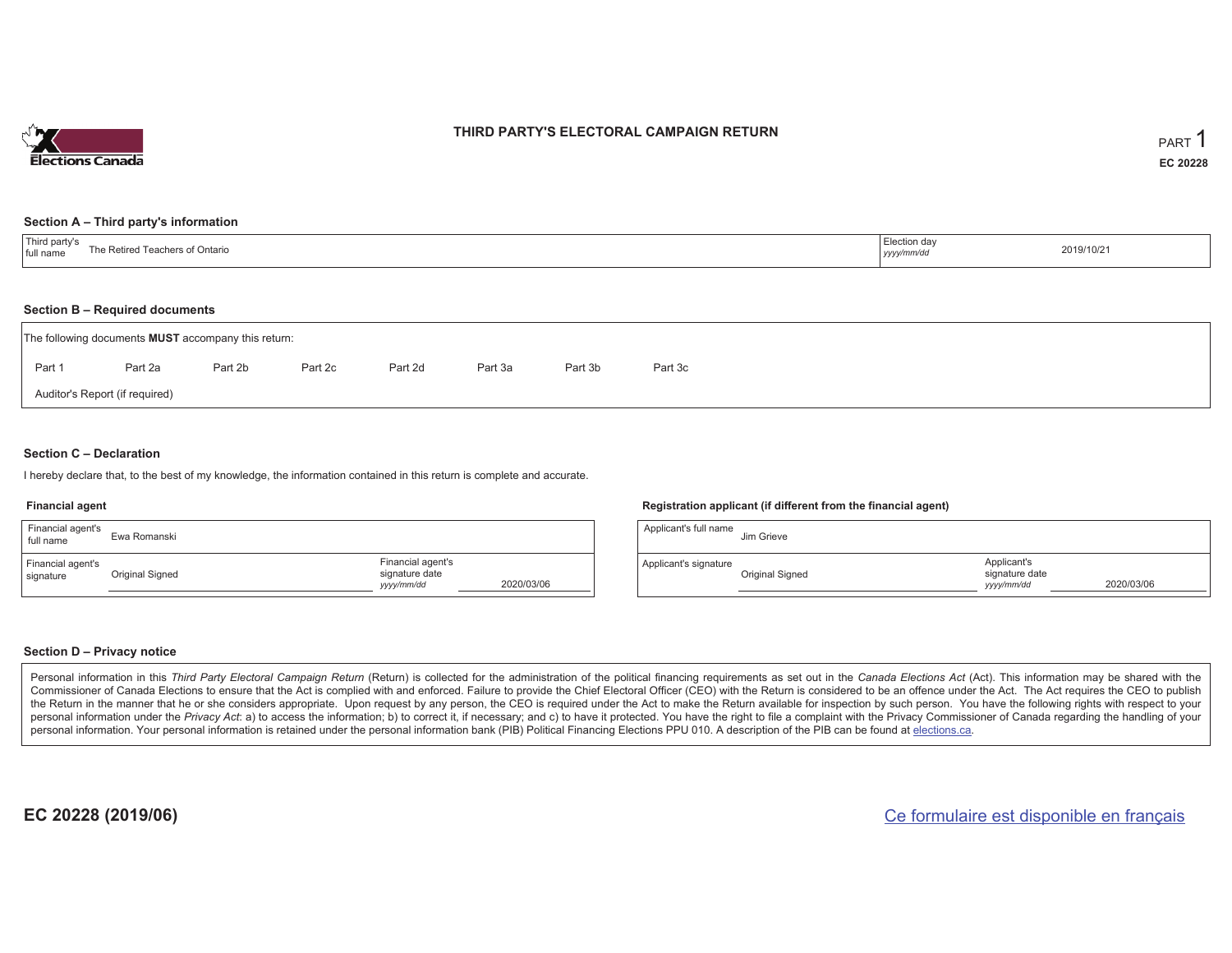

## **THIRD PARTY'S ELECTORAL CAMPAIGN RETURN HIRD PARTY'S ELECTORAL CAMPAIGN RETURN<br>Statement of monetary contributions received PART 2a**

**EC 20228**

| No. |                                                                                     | Full name | <b>Street</b><br>no.                          | <b>Street</b> | Apt. | City | Prov./<br>Terr. | Postal<br>code | Date<br>received<br>yyyy/mm/dd                         | Individual | <b>Business /</b><br>Commercial<br>organization | Government | Trade union | Corporation<br>capital | Unincorporated<br>without share organization or<br>association |
|-----|-------------------------------------------------------------------------------------|-----------|-----------------------------------------------|---------------|------|------|-----------------|----------------|--------------------------------------------------------|------------|-------------------------------------------------|------------|-------------|------------------------|----------------------------------------------------------------|
|     |                                                                                     |           |                                               |               |      |      |                 |                |                                                        | \$         | \$                                              | \$         | \$          | \$                     | \$                                                             |
|     |                                                                                     |           |                                               |               |      |      |                 |                |                                                        |            |                                                 |            |             |                        |                                                                |
|     |                                                                                     |           |                                               |               |      |      |                 |                |                                                        |            |                                                 |            |             |                        |                                                                |
|     |                                                                                     |           |                                               |               |      |      |                 |                |                                                        |            |                                                 |            |             |                        |                                                                |
|     |                                                                                     |           |                                               |               |      |      |                 |                |                                                        |            |                                                 |            |             |                        |                                                                |
|     |                                                                                     |           |                                               |               |      |      |                 |                |                                                        |            |                                                 |            |             |                        |                                                                |
|     |                                                                                     |           |                                               |               |      |      |                 |                |                                                        |            |                                                 |            |             |                        |                                                                |
|     |                                                                                     |           |                                               |               |      |      |                 |                |                                                        |            |                                                 |            |             |                        |                                                                |
|     |                                                                                     |           |                                               |               |      |      |                 |                |                                                        |            |                                                 |            |             |                        |                                                                |
|     |                                                                                     |           |                                               |               |      |      |                 |                |                                                        |            |                                                 |            |             |                        |                                                                |
|     |                                                                                     |           |                                               |               |      |      |                 |                |                                                        |            |                                                 |            |             |                        |                                                                |
|     |                                                                                     |           |                                               |               |      |      |                 |                |                                                        |            |                                                 |            |             |                        |                                                                |
|     |                                                                                     |           |                                               |               |      |      |                 |                |                                                        |            |                                                 |            |             |                        |                                                                |
|     |                                                                                     |           |                                               |               |      |      |                 |                |                                                        |            |                                                 |            |             |                        |                                                                |
|     |                                                                                     |           |                                               |               |      |      |                 |                |                                                        |            |                                                 |            |             |                        |                                                                |
|     |                                                                                     |           |                                               |               |      |      |                 |                |                                                        |            |                                                 |            |             |                        |                                                                |
|     |                                                                                     |           |                                               |               |      |      |                 |                | Totals carried forward from previous page \$           |            |                                                 |            |             |                        |                                                                |
|     | Total amount of monetary contributions by contributors who gave over \$200 (A)      |           |                                               |               |      |      |                 |                |                                                        |            |                                                 |            |             |                        |                                                                |
|     | Number of contributors who gave over \$200                                          |           |                                               |               |      |      |                 |                |                                                        |            |                                                 |            |             |                        |                                                                |
|     | Total amount of monetary contributions by contributors who gave \$200 or less $(B)$ |           |                                               |               |      |      |                 |                |                                                        |            |                                                 |            |             |                        |                                                                |
|     |                                                                                     |           | Number of contributors who gave \$200 or less |               |      |      |                 |                |                                                        |            |                                                 |            |             |                        |                                                                |
|     |                                                                                     |           |                                               |               |      |      |                 |                | Total amount of all monetary contributions (A+B)       |            |                                                 |            |             |                        |                                                                |
|     |                                                                                     |           |                                               |               |      |      |                 |                | Number of contributors who gave monetary contributions |            |                                                 |            |             |                        |                                                                |

| Third<br><b>STATISTICS</b><br>  part | chers of Ontario<br>, <i>yyyy</i> | `dลง<br>2019/10/2 | Page |  |  |  |
|--------------------------------------|-----------------------------------|-------------------|------|--|--|--|
|--------------------------------------|-----------------------------------|-------------------|------|--|--|--|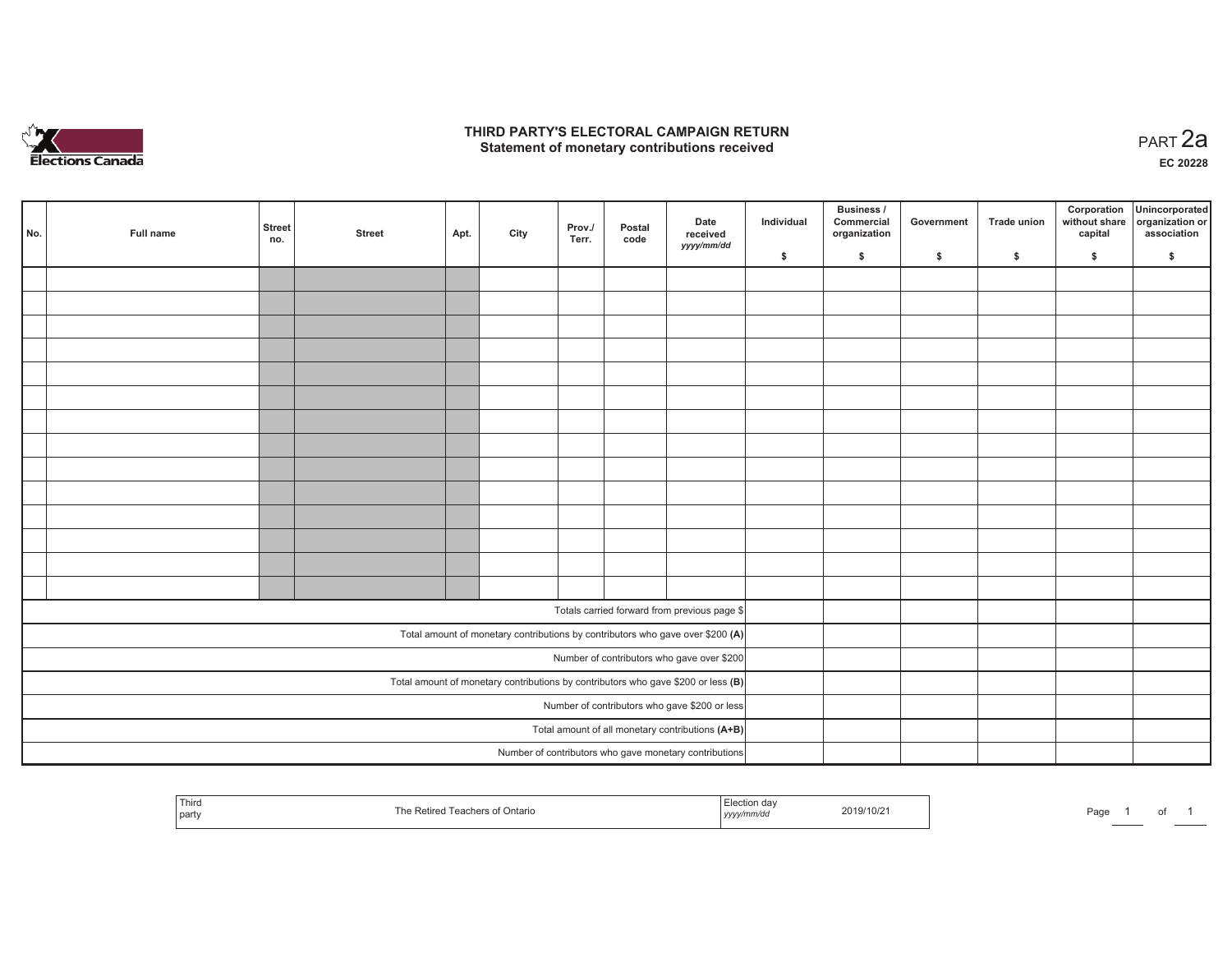

## **THIRD PARTY'S ELECTORAL CAMPAIGN RETURN**  THIRD PARTY'S ELECTORAL CAMPAIGN RETURN<br>Statement of non-monetary contributions received

1 of 1

| No.                                                                                     | Full name | <b>Street</b><br>no.                          | <b>Street</b> | Apt. | City | Prov./<br>Terr. | Postal<br>code | Date<br>received<br>yyyy/mm/dd                                                     | Individual | <b>Business /</b><br>Commercial<br>organization | Government | Trade union | Corporation<br>capital | Unincorporated<br>without share organization or<br>association |
|-----------------------------------------------------------------------------------------|-----------|-----------------------------------------------|---------------|------|------|-----------------|----------------|------------------------------------------------------------------------------------|------------|-------------------------------------------------|------------|-------------|------------------------|----------------------------------------------------------------|
|                                                                                         |           |                                               |               |      |      |                 |                |                                                                                    | \$         | \$                                              | \$         | \$          | \$                     | \$                                                             |
|                                                                                         |           |                                               |               |      |      |                 |                |                                                                                    |            |                                                 |            |             |                        |                                                                |
|                                                                                         |           |                                               |               |      |      |                 |                |                                                                                    |            |                                                 |            |             |                        |                                                                |
|                                                                                         |           |                                               |               |      |      |                 |                |                                                                                    |            |                                                 |            |             |                        |                                                                |
|                                                                                         |           |                                               |               |      |      |                 |                |                                                                                    |            |                                                 |            |             |                        |                                                                |
|                                                                                         |           |                                               |               |      |      |                 |                |                                                                                    |            |                                                 |            |             |                        |                                                                |
|                                                                                         |           |                                               |               |      |      |                 |                |                                                                                    |            |                                                 |            |             |                        |                                                                |
|                                                                                         |           |                                               |               |      |      |                 |                |                                                                                    |            |                                                 |            |             |                        |                                                                |
|                                                                                         |           |                                               |               |      |      |                 |                |                                                                                    |            |                                                 |            |             |                        |                                                                |
|                                                                                         |           |                                               |               |      |      |                 |                |                                                                                    |            |                                                 |            |             |                        |                                                                |
|                                                                                         |           |                                               |               |      |      |                 |                |                                                                                    |            |                                                 |            |             |                        |                                                                |
|                                                                                         |           |                                               |               |      |      |                 |                |                                                                                    |            |                                                 |            |             |                        |                                                                |
|                                                                                         |           |                                               |               |      |      |                 |                |                                                                                    |            |                                                 |            |             |                        |                                                                |
|                                                                                         |           |                                               |               |      |      |                 |                |                                                                                    |            |                                                 |            |             |                        |                                                                |
|                                                                                         |           |                                               |               |      |      |                 |                |                                                                                    |            |                                                 |            |             |                        |                                                                |
|                                                                                         |           |                                               |               |      |      |                 |                | Totals carried forward from previous page \$                                       |            |                                                 |            |             |                        |                                                                |
|                                                                                         |           |                                               |               |      |      |                 |                |                                                                                    |            |                                                 |            |             |                        |                                                                |
|                                                                                         |           |                                               |               |      |      |                 |                | Total amount of non-monetary contributions by contributors who gave over \$200 (A) |            |                                                 |            |             |                        |                                                                |
|                                                                                         |           |                                               |               |      |      |                 |                | Number of contributors who gave over \$200                                         |            |                                                 |            |             |                        |                                                                |
| Total amount of non-monetary contributions by contributors who gave \$200 or less $(B)$ |           |                                               |               |      |      |                 |                |                                                                                    |            |                                                 |            |             |                        |                                                                |
|                                                                                         |           | Number of contributors who gave \$200 or less |               |      |      |                 |                |                                                                                    |            |                                                 |            |             |                        |                                                                |
|                                                                                         |           |                                               |               |      |      |                 |                | Total amount of all non-monetary contributions (A+B)                               |            |                                                 |            |             |                        |                                                                |
|                                                                                         |           |                                               |               |      |      |                 |                | Number of contributors who gave non-monetary contributions                         |            |                                                 |            |             |                        |                                                                |

| $\overline{\phantom{a}}$<br>Thiro<br>ua<br>19/10/2<br>Ontario<br>, party<br>11 I/ UN<br>. <i>.</i> . | Page |
|------------------------------------------------------------------------------------------------------|------|
|------------------------------------------------------------------------------------------------------|------|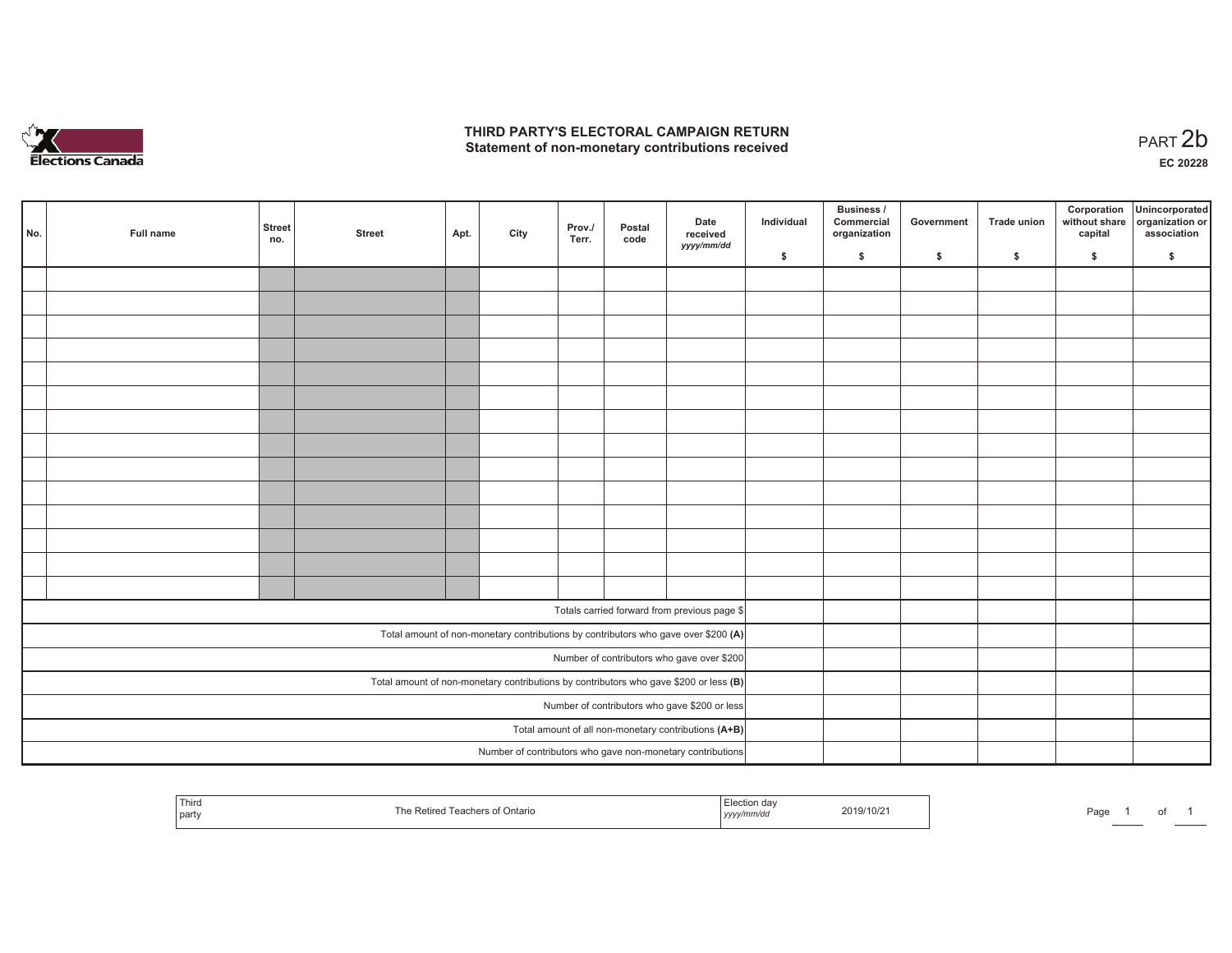

## **THIRD PARTY'S ELECTORAL CAMPAIGN RETURN STATE:** PERSON SELECTORAL CAMPAIGN RETURN<br>
Statement of operating loans received

**EC 20228**

| No. | Full name | <b>Street</b><br>no.                                              | <b>Street</b> | Apt. | City | Prov./<br>Terr. | Postal<br>code | Date<br>received                                             | Individual | <b>Business /</b><br>Commercial<br>organization | Government | Trade union | Corporation<br>capital | Unincorporated<br>without share organization or<br>association |
|-----|-----------|-------------------------------------------------------------------|---------------|------|------|-----------------|----------------|--------------------------------------------------------------|------------|-------------------------------------------------|------------|-------------|------------------------|----------------------------------------------------------------|
|     |           |                                                                   |               |      |      |                 |                | yyyy/mm/dd                                                   | \$         | \$                                              | \$         | \$          | \$                     | \$                                                             |
|     |           |                                                                   |               |      |      |                 |                |                                                              |            |                                                 |            |             |                        |                                                                |
|     |           |                                                                   |               |      |      |                 |                |                                                              |            |                                                 |            |             |                        |                                                                |
|     |           |                                                                   |               |      |      |                 |                |                                                              |            |                                                 |            |             |                        |                                                                |
|     |           |                                                                   |               |      |      |                 |                |                                                              |            |                                                 |            |             |                        |                                                                |
|     |           |                                                                   |               |      |      |                 |                |                                                              |            |                                                 |            |             |                        |                                                                |
|     |           |                                                                   |               |      |      |                 |                |                                                              |            |                                                 |            |             |                        |                                                                |
|     |           |                                                                   |               |      |      |                 |                |                                                              |            |                                                 |            |             |                        |                                                                |
|     |           |                                                                   |               |      |      |                 |                |                                                              |            |                                                 |            |             |                        |                                                                |
|     |           |                                                                   |               |      |      |                 |                |                                                              |            |                                                 |            |             |                        |                                                                |
|     |           |                                                                   |               |      |      |                 |                |                                                              |            |                                                 |            |             |                        |                                                                |
|     |           |                                                                   |               |      |      |                 |                |                                                              |            |                                                 |            |             |                        |                                                                |
|     |           |                                                                   |               |      |      |                 |                |                                                              |            |                                                 |            |             |                        |                                                                |
|     |           |                                                                   |               |      |      |                 |                |                                                              |            |                                                 |            |             |                        |                                                                |
|     |           |                                                                   |               |      |      |                 |                |                                                              |            |                                                 |            |             |                        |                                                                |
|     |           |                                                                   |               |      |      |                 |                | Totals carried forward from previous page \$                 |            |                                                 |            |             |                        |                                                                |
|     |           |                                                                   |               |      |      |                 |                | Total amount of loans by lenders who provided over \$200 (A) |            |                                                 |            |             |                        |                                                                |
|     |           | Number of lenders who provided over \$200                         |               |      |      |                 |                |                                                              |            |                                                 |            |             |                        |                                                                |
|     |           | Total amount of loans by lenders who provided \$200 or less $(B)$ |               |      |      |                 |                |                                                              |            |                                                 |            |             |                        |                                                                |
|     |           | Number of lenders who provided \$200 or less                      |               |      |      |                 |                |                                                              |            |                                                 |            |             |                        |                                                                |
|     |           |                                                                   |               |      |      |                 |                | Total amount of all loans (A+B)                              |            |                                                 |            |             |                        |                                                                |
|     |           |                                                                   |               |      |      |                 |                | Number of all lenders who provided loans                     |            |                                                 |            |             |                        |                                                                |

| Third<br>  party | Teachers of Ontario | ′ ection∟<br>ua,<br>yyyy/mm/aa | 2019/10/2 | Page |  |  |  |
|------------------|---------------------|--------------------------------|-----------|------|--|--|--|
|------------------|---------------------|--------------------------------|-----------|------|--|--|--|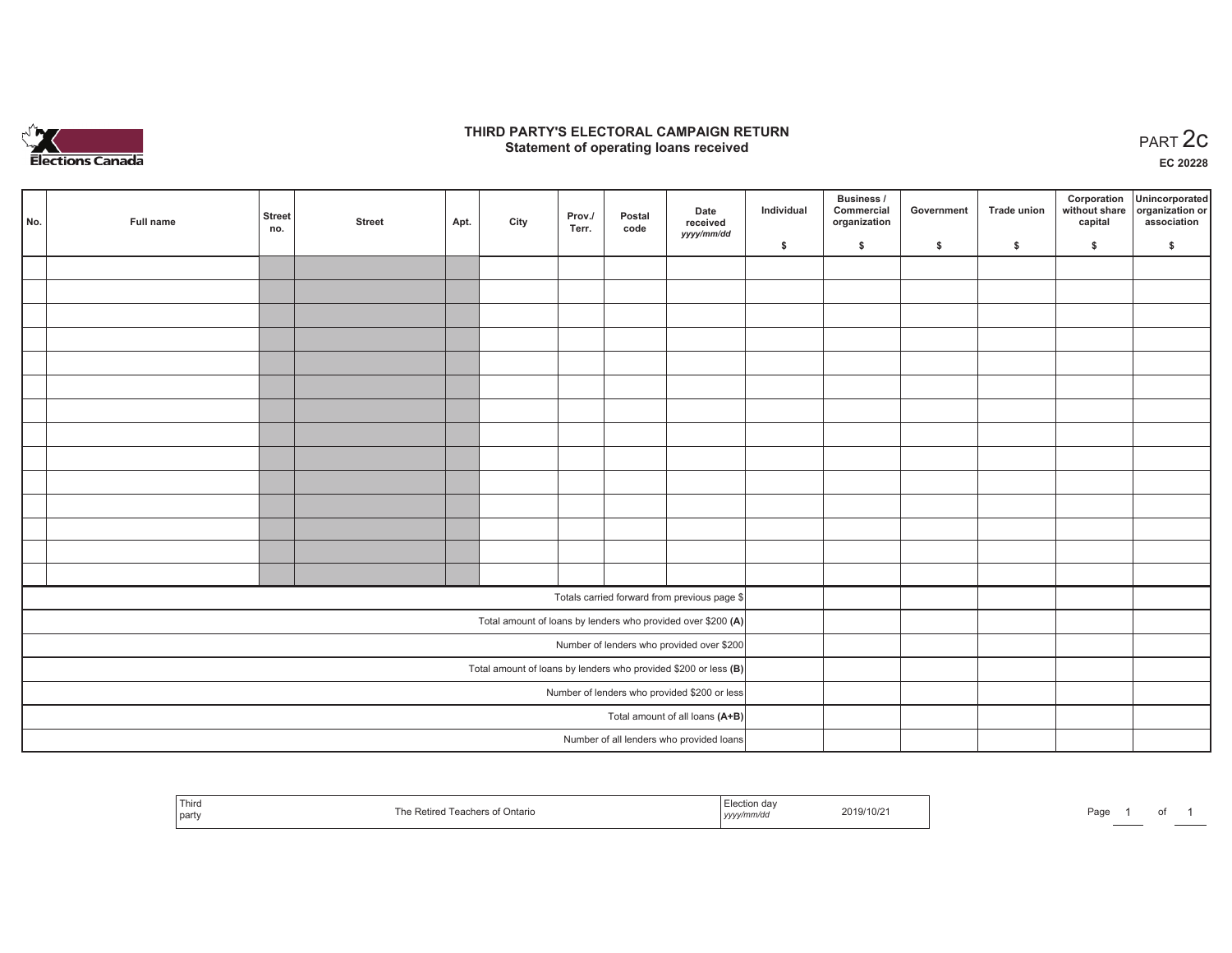

# **THIRD PARTY'S ELECTORAL CAMPAIGN RETURN S** ELECTORAL CAMPAIGN RETURN<br>Summary of inflows PART 2d

| No.   | Type of contributor / lender                    | <b>Monetary</b><br>contributions<br>(Part 2a) | Non-monetary<br>contributions<br>(Part 2b) | Loans<br>(Part 2c) | <b>Total</b> | Number of<br>contributors and<br>lenders |
|-------|-------------------------------------------------|-----------------------------------------------|--------------------------------------------|--------------------|--------------|------------------------------------------|
|       |                                                 | \$                                            | \$                                         | \$                 | \$           |                                          |
| 1.    | Individuals                                     |                                               |                                            |                    |              |                                          |
|       | 2. Businesses / Commercial organizations        |                                               |                                            |                    |              |                                          |
| 3.    | Governments                                     |                                               |                                            |                    |              |                                          |
| 4.    | Trade unions                                    |                                               |                                            |                    |              |                                          |
| 5.    | Corporations without share capital              |                                               |                                            |                    |              |                                          |
|       | 6. Unincorporated organizations or associations |                                               |                                            |                    |              |                                          |
|       | 7. $\boxed{\text{Total (items 1 to 6)}}$        |                                               |                                            |                    |              |                                          |
| Total |                                                 |                                               |                                            |                    |              |                                          |
|       | 8. Amount of third party's resources used       |                                               |                                            |                    |              |                                          |
|       | 9. Grand total (items $7$ and $8$ )             |                                               |                                            |                    |              |                                          |

| Third<br>party<br>the contract of the con- | `he<br>Ontario<br>ı cu | ⊟lection dav<br>vyyy/mm/do<br>,,,, | 2019/10/2 |
|--------------------------------------------|------------------------|------------------------------------|-----------|
|--------------------------------------------|------------------------|------------------------------------|-----------|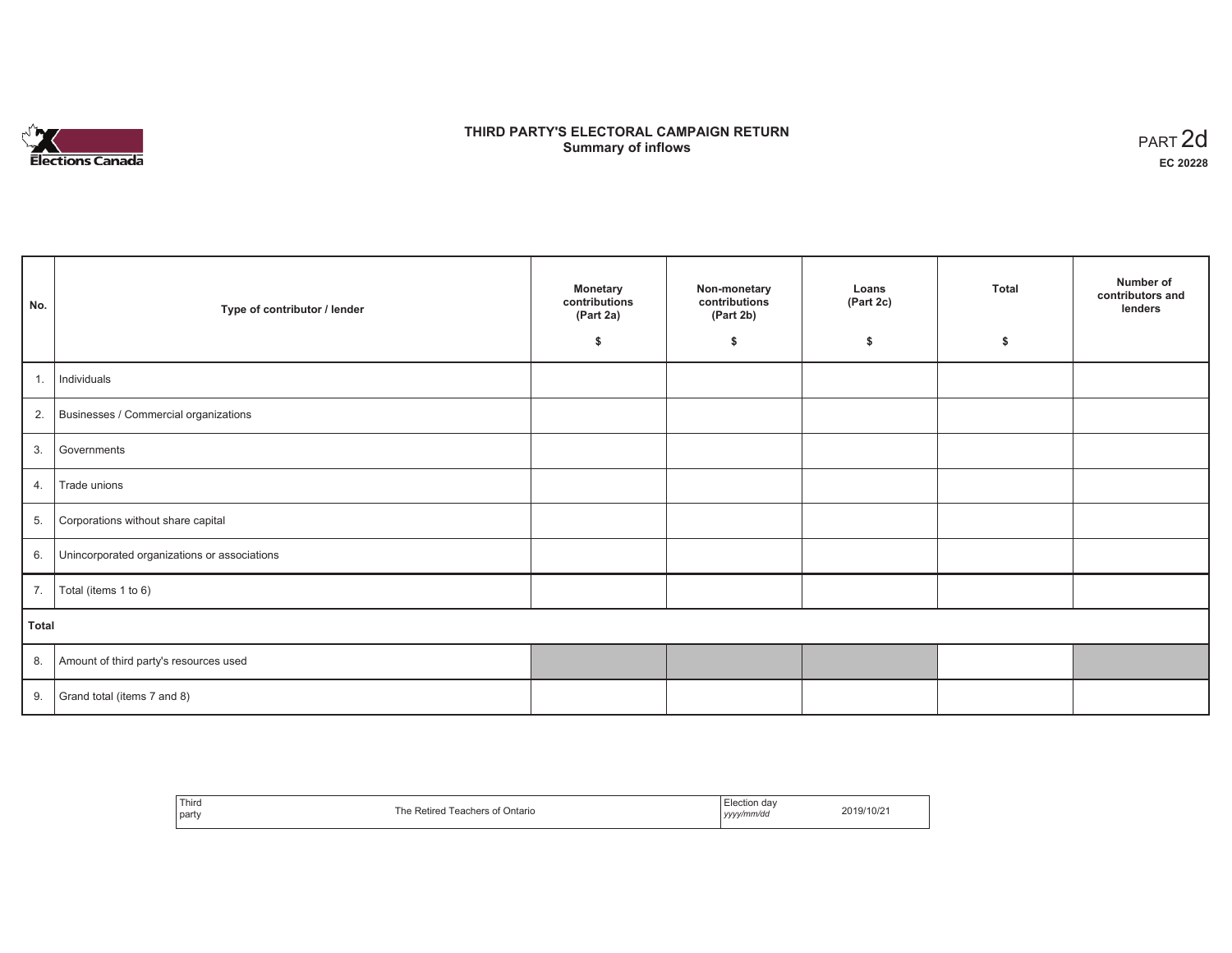

## **THIRD PARTY'S ELECTORAL CAMPAIGN RETURN Statement of expenses incurred for regulated activities that take place during the pre-election period**  *(Only applicable to a fixed-date general election)*

For a list of expense types, expense categories and expense subcategories, refer to Annex II in the Instructions.

| No. | Date<br>incurred<br>yyyy/mm/dd | ED Code<br>$($ if applicable $)$ | Supplier | <b>Expense type</b> | Expense<br>category | Expense<br>subcategory | Starting date Ending date<br>of activity, of activity,<br>advertisement advertisement<br>or survey<br>yyyy/mm/dd | or survey<br>yyyy/mm/dd | Place of activity or<br>advertisement        | <b>Expense amount</b><br>\$ |
|-----|--------------------------------|----------------------------------|----------|---------------------|---------------------|------------------------|------------------------------------------------------------------------------------------------------------------|-------------------------|----------------------------------------------|-----------------------------|
|     |                                |                                  |          |                     |                     |                        |                                                                                                                  |                         |                                              |                             |
|     |                                |                                  |          |                     |                     |                        |                                                                                                                  |                         |                                              |                             |
|     |                                |                                  |          |                     |                     |                        |                                                                                                                  |                         |                                              |                             |
|     |                                |                                  |          |                     |                     |                        |                                                                                                                  |                         |                                              |                             |
|     |                                |                                  |          |                     |                     |                        |                                                                                                                  |                         |                                              |                             |
|     |                                |                                  |          |                     |                     |                        |                                                                                                                  |                         |                                              |                             |
|     |                                |                                  |          |                     |                     |                        |                                                                                                                  |                         |                                              |                             |
|     |                                |                                  |          |                     |                     |                        |                                                                                                                  |                         |                                              |                             |
|     |                                |                                  |          |                     |                     |                        |                                                                                                                  |                         |                                              |                             |
|     |                                |                                  |          |                     |                     |                        |                                                                                                                  |                         |                                              |                             |
|     |                                |                                  |          |                     |                     |                        |                                                                                                                  |                         |                                              |                             |
|     |                                |                                  |          |                     |                     |                        |                                                                                                                  |                         |                                              |                             |
|     |                                |                                  |          |                     |                     |                        |                                                                                                                  |                         |                                              |                             |
|     |                                |                                  |          |                     |                     |                        |                                                                                                                  |                         |                                              |                             |
|     |                                |                                  |          |                     |                     |                        |                                                                                                                  |                         |                                              |                             |
|     |                                |                                  |          |                     |                     |                        |                                                                                                                  |                         |                                              |                             |
|     |                                |                                  |          |                     |                     |                        |                                                                                                                  |                         |                                              |                             |
|     |                                |                                  |          |                     |                     |                        |                                                                                                                  |                         | Totals carried forward from previous page \$ |                             |
|     |                                |                                  |          |                     |                     |                        |                                                                                                                  |                         | Total \$                                     |                             |

| Third<br>  party | Ontario<br>Ret. | yyyyınınvuu | າ19/10/21<br>2019/ | ⊃ag⊾ |  |  |  |
|------------------|-----------------|-------------|--------------------|------|--|--|--|
|------------------|-----------------|-------------|--------------------|------|--|--|--|

 $_{\sf PART}$ 3a **EC 20228**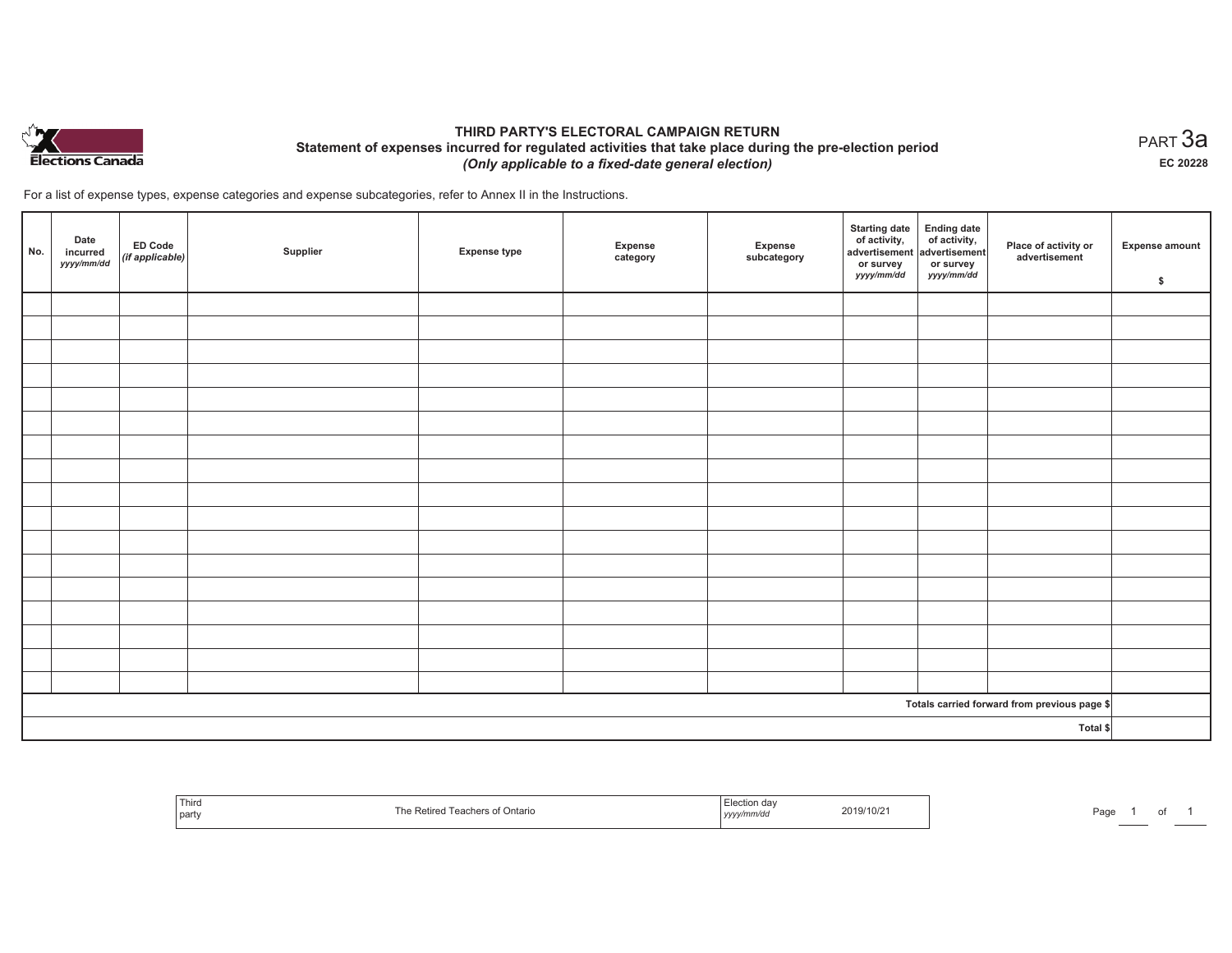

**EC 20228**

For a list of expense types, expense categories and expense subcategories, refer to Annex II in the Instructions.

| No.            | Date<br>incurred<br>yyyy/mm/dd | <b>ED Code</b><br>(if applicable) | Supplier                         | <b>Expense type</b> | Expense<br>category  | Expense<br>subcategory        | <b>Starting date</b><br>of activity,<br>advertisement<br>or survey | <b>Ending date</b><br>of activity,<br>advertisement<br>or survey | Place of activity or<br>advertisement        | <b>Expense amount</b> |
|----------------|--------------------------------|-----------------------------------|----------------------------------|---------------------|----------------------|-------------------------------|--------------------------------------------------------------------|------------------------------------------------------------------|----------------------------------------------|-----------------------|
|                |                                |                                   |                                  |                     |                      |                               | yyyy/mm/dd                                                         | yyyy/mm/dd                                                       |                                              | \$                    |
|                | 2018/09/14                     |                                   | Unleash our Partnership          | Non-Partisan        | Consulting/Event     | Vibrant Voices prework        | 2019/09/11                                                         | 2019/10/20                                                       | National                                     | 6,426.88              |
| $\overline{2}$ | 2018/09/14                     |                                   | Unleash our Partnership          | Non-Partisan        | Consulting/Event     | Vibrant Voices prework        | 2019/09/11                                                         | 2019/10/20                                                       | National                                     | 7,286.77              |
| 3              | 2019/02/28                     |                                   | P.Rutledge                       | Non-Partisan        | Design & Development | Vibrant Voices - federal logo | 2019/09/11                                                         | 2019/10/20                                                       | National                                     | 399.00                |
| $\overline{4}$ | 2019/07/25                     |                                   | District 16 Media Campaign Grant | Non-Partisan        | Grant                | Print Advocacy materials      | 2019/09/11                                                         | 2019/10/20                                                       | Toronto                                      | 1,000.00              |
| 5              | 2019/07/25                     |                                   | District 20 Media Campaign Grant | Non-Partisan        | Grant                | Advocacy meetings             | 2019/09/11                                                         | 2019/10/20                                                       | Frontenac, Lennox & Ad                       | 874.96                |
| 6              | 2019/07/25                     |                                   | District 2 Media Campaign Grant  | Non-Partisan        | Grant                | Print Advocacy materials      | 2019/09/11                                                         | 2019/10/20                                                       | ThunderBay                                   | 54.24                 |
| $\overline{7}$ | 2019/07/25                     |                                   | Linda Dupont - Memo re election  | Non-Partisan        | Translation          | Memo re election translation  | 2019/09/11                                                         | 2019/10/20                                                       | National                                     | 255.38                |
| 8              | 2019/08/15                     |                                   | Linda Dupont                     | Non-Partisan        | Translation          | Vibrant Voices - landing page | 2019/09/11                                                         | 2019/10/20                                                       | National                                     | 226.29                |
| 9              | 2019/07/25                     |                                   | New Mode Engagement              | Non-Partisan        | Website              | one click e-mail              | 2019/09/11                                                         | 2019/10/20                                                       | National                                     | 213.75                |
|                |                                |                                   |                                  |                     |                      |                               |                                                                    |                                                                  |                                              |                       |
|                |                                |                                   |                                  |                     |                      |                               |                                                                    |                                                                  |                                              |                       |
|                |                                |                                   |                                  |                     |                      |                               |                                                                    |                                                                  |                                              |                       |
|                |                                |                                   |                                  |                     |                      |                               |                                                                    |                                                                  |                                              |                       |
|                |                                |                                   |                                  |                     |                      |                               |                                                                    |                                                                  |                                              |                       |
|                |                                |                                   |                                  |                     |                      |                               |                                                                    |                                                                  |                                              |                       |
|                |                                |                                   |                                  |                     |                      |                               |                                                                    |                                                                  |                                              |                       |
|                |                                |                                   |                                  |                     |                      |                               |                                                                    |                                                                  |                                              |                       |
|                |                                |                                   |                                  |                     |                      |                               |                                                                    |                                                                  | Totals carried forward from previous page \$ |                       |
|                |                                |                                   |                                  |                     |                      |                               |                                                                    |                                                                  | Total \$                                     | 16,677.27             |

| 2019/10/21<br>f Ontario<br>محم،<br>ners .<br>ca.<br>  yyyy/mm/dd |  |  |
|------------------------------------------------------------------|--|--|
|------------------------------------------------------------------|--|--|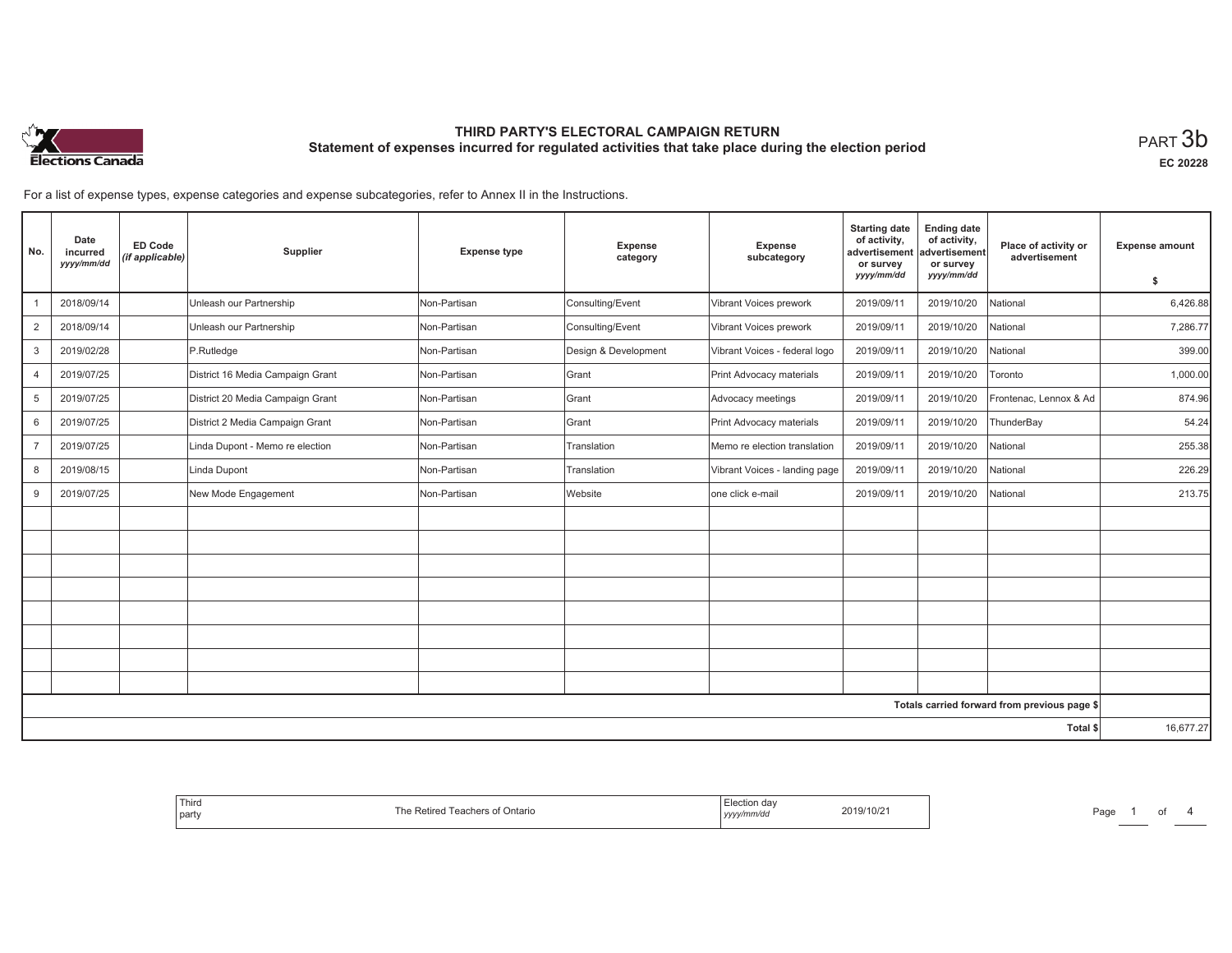

**EC 20228**

For a list of expense types, expense categories and expense subcategories, refer to Annex II in the Instructions.

| No. | Date<br>incurred<br>yyyy/mm/dd | <b>ED Code</b><br>(if applicable) | Supplier                         | <b>Expense type</b> | <b>Expense</b><br>category | Expense<br>subcategory      | <b>Starting date</b><br>of activity,<br>advertisement<br>or survey | <b>Ending date</b><br>of activity,<br>advertisement<br>or survey | Place of activity or<br>advertisement        | <b>Expense amount</b> |
|-----|--------------------------------|-----------------------------------|----------------------------------|---------------------|----------------------------|-----------------------------|--------------------------------------------------------------------|------------------------------------------------------------------|----------------------------------------------|-----------------------|
|     |                                |                                   |                                  |                     |                            |                             | yyyy/mm/dd                                                         | yyyy/mm/dd                                                       |                                              | -S                    |
| 10  | 2019/07/05                     |                                   | District 20 Media Campaign grant | Non-Partisan        | <b>S</b> rant              | Advocacy meetings           | 2019/09/11                                                         | 2019/10/20                                                       | Frontenac, lennox & Add                      | 100.57                |
| 11  | 2019/09/18                     |                                   | District 47 Media Campaign grant | Non-Partisan        | <b>Grant</b>               | Print Advocacy materials    | 2019/09/11                                                         | 2019/10/20                                                       | Vancouver Island                             | 910.12                |
| 12  | 2019/09/27                     |                                   | District 6 Media Campaign grant  | Non-Partisan        | <b>Grant</b>               | All Candidates Meeting      | 2019/09/17                                                         | 2019/09/10                                                       | Perry Sound                                  | 556.22                |
| 13  | 2019/10/11                     |                                   | District 21 Media Campaign grant | Non-Partisan        | Grant                      | Print Advocacy materials    | 2019/10/07                                                         | 2019/10/20                                                       | Renfrew                                      | 712.46                |
| 14  | 2019/10/07                     |                                   | District 46 Media Campaign grant | Non-Partisan        | <b>Grant</b>               | All Candidates Meeting      | 2019/09/17                                                         | 2019/09/17                                                       | Muskoka                                      | 786.24                |
| 15  | 2019/10/15                     |                                   | District 2 Media Campaign grant  | Non-Partisan        | Grant                      | All Candidates Meeting      | 2019/10/01                                                         | 2019/10/01                                                       | ThunderBay                                   | 80.29                 |
| 16  | 2019/10/16                     |                                   | District 7 Media Campaign grant  | Non-Partisan        | <b>S</b> rant              | Print Media Ads             | 2019/10/01                                                         | 2019/10/01                                                       | <b>Windsor Essex</b>                         | 985.00                |
| 17  | 2019/10/19                     |                                   | District 44 Media Campaign grant | Non-Partisan        | <b>Grant</b>               | All Candidates Meeting      | 2019/10/01                                                         | 2019/10/01                                                       | Region du ciel bleu                          | 617.45                |
| 18  | 2019/10/31                     |                                   | District 6 Media Campaign grant  | Non-Partisan        | Grant                      | All Candidates Meeting      | 2019/09/17                                                         | 2019/09/10                                                       | Perry Sound                                  | 480.78                |
| 19  | 2019/10/31                     |                                   | District 40 Media Campaign grant | Non-Partisan        | Grant                      | Advocacy meetings/materials | 2019/09/11                                                         | 2019/10/20                                                       | <b>Brantford</b>                             | 248.78                |
| 20  | 2019/10/31                     |                                   | District 45 Media Campaign grant | Non-Partisan        | <b>Grant</b>               | Advocacy meetings/materials | 2019/09/11                                                         | 2019/10/20                                                       | EstaRio                                      | 1.000.00              |
| 21  | 2019/10/31                     |                                   | District 4 Media Campaign grant  | Non-Partisan        | Grant                      | Print ads and materials     | 2019/09/11                                                         | 2019/10/20                                                       | Sudbury, Manitoulin                          | 693.82                |
| 22  | 2019/11/30                     |                                   | District 3 Media Campaign grant  | Non-Partisan        | Grant                      | Meet the Candidates         | 2019/10/16                                                         | 2019/10/16                                                       | Algoma                                       | 264.53                |
| 23  | 2019/11/30                     |                                   | District 19 Media Campaign grant | Non-Partisan        | Grant                      | Moderator at All Candidates | 2019/10/08                                                         | 2019/10/08                                                       | Bancroft                                     | 300.00                |
| 24  | 2019/10/21                     |                                   | District 38 Media Campaign grant | Non-Partisan        | Grant                      | Ads - Print                 | 2019/10/01                                                         | 2019/10/01                                                       | Sarnia                                       | 1,000.00              |
| 25  | 2019/11/16                     |                                   | District 5 Media Campaign grant  | Non-Partisan        | Grant                      | All Candidates Meeting      | 2019/10/01                                                         | 2019/10/01                                                       | Cochrane, Temiskaming                        | 1,000.00              |
|     |                                |                                   |                                  |                     |                            |                             |                                                                    |                                                                  |                                              |                       |
|     |                                |                                   |                                  |                     |                            |                             |                                                                    |                                                                  | Totals carried forward from previous page \$ | 16,677.27             |
|     |                                |                                   |                                  |                     |                            |                             |                                                                    |                                                                  | Total \$                                     | 26,413.53             |

| юн<br>9/10/2<br>Ontario<br>(1)<br>∵ reauleis .<br>.<br>$\cdot$<br>mm⁄aa<br>,,,,, |
|----------------------------------------------------------------------------------|
|----------------------------------------------------------------------------------|

Page 2 of 4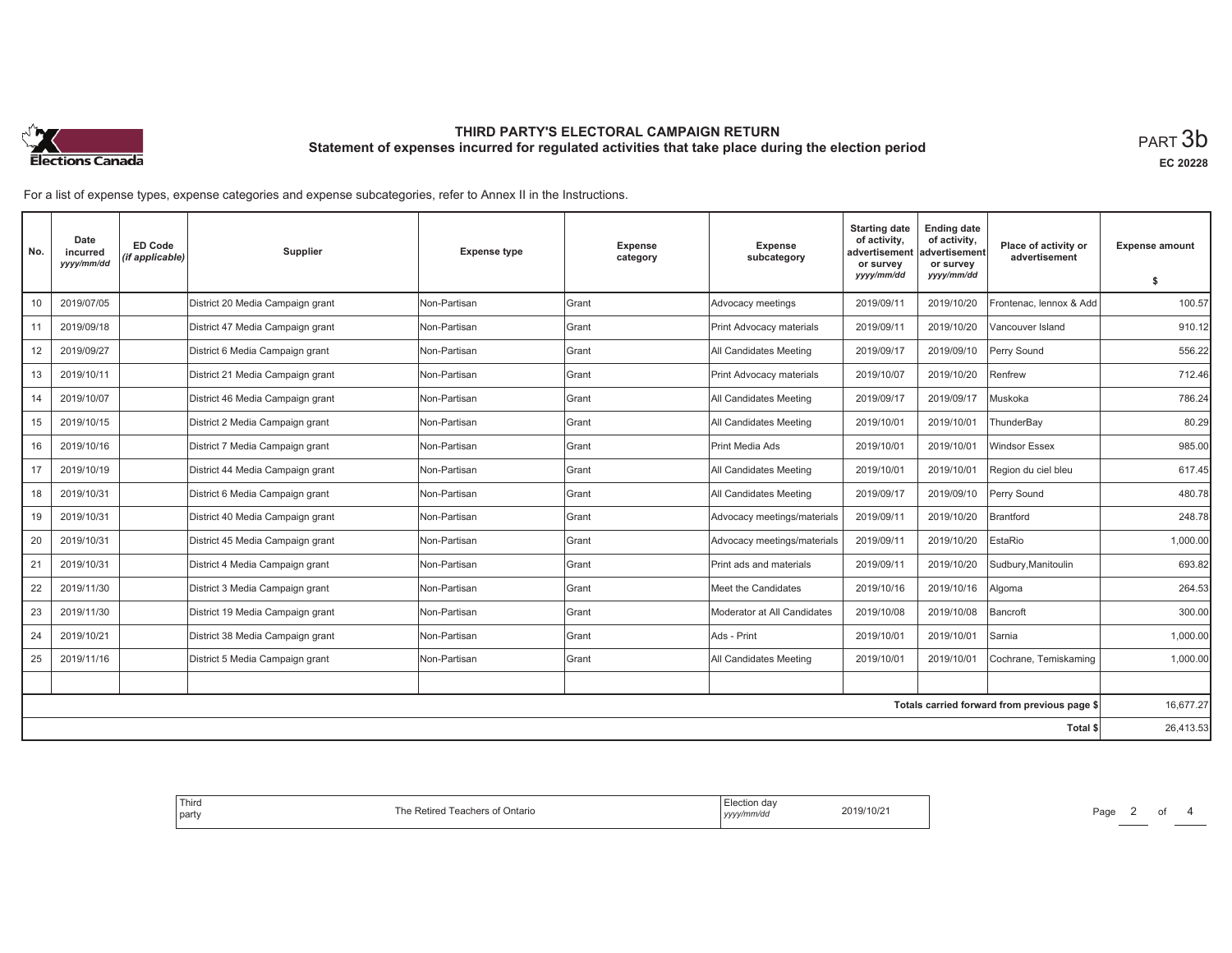

**EC 20228**

For a list of expense types, expense categories and expense subcategories, refer to Annex II in the Instructions.

| No. | Date<br>incurred<br>yyyy/mm/dd | <b>ED Code</b><br>(if applicable) | <b>Supplier</b>                  | <b>Expense type</b> | <b>Expense</b><br>category | <b>Expense</b><br>subcategory | <b>Starting date</b><br>of activity,<br>advertisement<br>or survey | <b>Ending date</b><br>of activity,<br>advertisement<br>or survey | Place of activity or<br>advertisement        | <b>Expense amount</b> |
|-----|--------------------------------|-----------------------------------|----------------------------------|---------------------|----------------------------|-------------------------------|--------------------------------------------------------------------|------------------------------------------------------------------|----------------------------------------------|-----------------------|
|     |                                |                                   |                                  |                     |                            |                               | yyyy/mm/dd                                                         | yyyy/mm/dd                                                       |                                              | \$                    |
| 26  | 2019/09/30                     |                                   | Linda Dup                        | Non-Partisan        | Translation                |                               | 2019/09/11                                                         | 2019/10/20                                                       | National                                     | 123.45                |
| 27  | 2019/09/30                     |                                   | Spectrum                         | Non-Partisan        | Translation                | <b>Website Banner</b>         | 2019/09/11                                                         | 2019/10/20                                                       | National                                     | 556.22                |
| 28  | 2019/10/11                     |                                   | Camden Advertising Inc           | Non-Partisan        | Digital Management -Sept   |                               | 2019/09/01                                                         | 2019/09/01                                                       | National                                     | 1,999.83              |
| 29  | 2019/11/19                     |                                   | District 33 Media Campaign Grant | Non-Partisan        | Grant                      | Advocacy meetings/materials   | 2019/09/11                                                         | 2019/10/20                                                       | Chatham-Kent                                 | 388.38                |
| 30  | 2019/11/19                     |                                   | District 30 Media Campaign Grant | Non-Partisan        | Grant                      | All Candidates Meeting        | 2019/10/02                                                         | 2019/10/02                                                       | Northumberland                               | 740.45                |
| 31  | 2019/11/25                     |                                   | District 31 Media Campaign Grant | Non-Partisan        | <b>IGrant</b>              | All Candidates Meeting        | 2019/09/26                                                         | 2019/09/26                                                       | Wellington                                   | 685.00                |
| 32  | 2019/11/30                     |                                   | District 14 Media Campaign Grant | Non-Partisan        | Grant                      | Advocacy meetings/materials   | 2019/09/11                                                         | 2019/10/20                                                       | Niagara                                      | 911.56                |
| 33  | 2019/11/30                     |                                   | District 26 Media Campaign Grant | Non-Partisan        | Grant                      | Ads - Print                   | 2019/10/03                                                         | 2019/10/03                                                       | Kenora                                       | 1,000.00              |
| 34  | 2019/11/27                     |                                   | District 43 Media Campaign Grant | Non-Partisan        | Grant                      | Advocacy meetings/materials   | 2019/09/11                                                         | 2019/10/20                                                       | Nipissing                                    | 201.52                |
| 35  | 2019/12/02                     |                                   | District 13 Media Campaign Grant | Non-Partisan        | <b>IGrant</b>              | All Candidates Meeting        | 2019/10/08                                                         | 2019/10/08                                                       | Hamilton-Wentworth                           | 1.000.00              |
| 36  | 2019/12/01                     |                                   | District 12 Media Campaign Grant | Non-Partisan        | Grant                      | Advocacy meetings/materials   | 2019/09/11                                                         | 2019/10/20                                                       | Norfolk                                      | 54.97                 |
| 37  | 2019/12/06                     |                                   | <b>Wickson Social</b>            | Non-Partisan        | Meeting cost               | Advocacy meeting-Vibrant Vo   | 2019/09/12                                                         | 2019/09/12                                                       | Foronto                                      | 250.00                |
| 38  | 2019/12/01                     |                                   | District 43 Media Campaign Grant | Non-Partisan        | Grant                      | Advocacy meetings/materials   | 2019/09/11                                                         | 2019/10/20                                                       | Nipissing                                    | 556.42                |
| 39  | 2019/10/31                     |                                   | Camden Advertising Inc           | Non-Partisan        | Digital Management - Oct   |                               | 2019/10/01                                                         | 2019/10/01                                                       | National                                     | 1,469.00              |
| 40  | 2019/11/20                     |                                   | Spectrum                         | Non-Partisan        | Translation                | election activites memo       | 2019/10/01                                                         | 2019/10/01                                                       | National                                     | 55.37                 |
| 41  | 2019/10/31                     |                                   | Facebook                         | Non-Partisan        | Social Media Ads           | Advocacy media campaign       | 2019/10/08                                                         | 2019/10/08                                                       | National                                     | 307.62                |
| 42  | 2019/07/30                     |                                   | Camden Advertising Inc           | Non-Partisan        | Design & Content           | Vibrant Voices Federal Camp   | 2019/09/11                                                         | 2019/10/20                                                       | National                                     | 25,001.25             |
|     |                                |                                   |                                  |                     |                            |                               |                                                                    |                                                                  | Totals carried forward from previous page \$ | 26,413.53             |
|     |                                |                                   |                                  |                     |                            |                               |                                                                    |                                                                  | Total \$                                     | 61,741.15             |

| da<br>2019/10/21<br>.<br>,,,, | l hird<br><b>h</b> e<br>Ontario<br>.etirer<br>'each<br>EI SUI<br>party |
|-------------------------------|------------------------------------------------------------------------|
|-------------------------------|------------------------------------------------------------------------|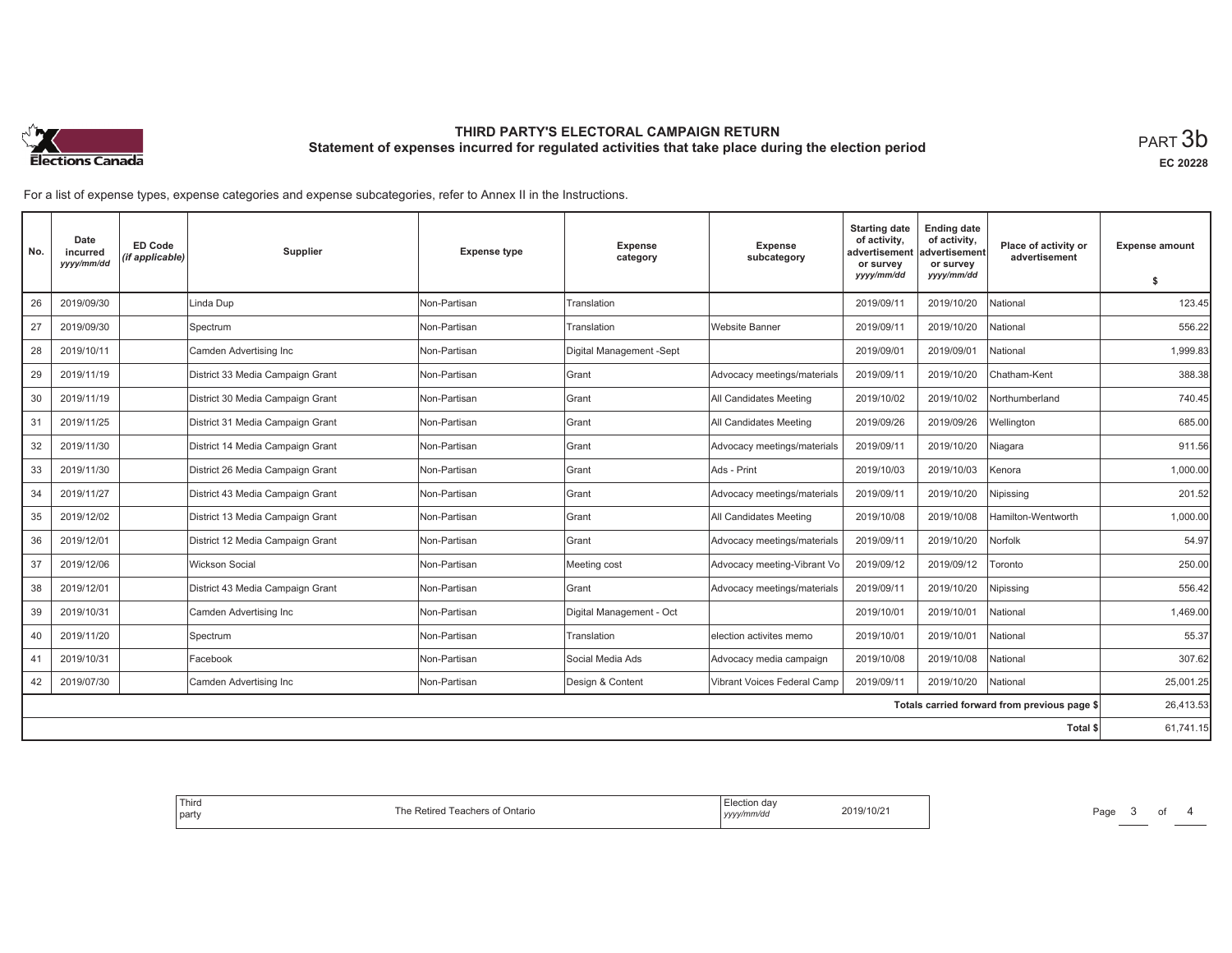

**EC 20228**

of  $4$ 

For a list of expense types, expense categories and expense subcategories, refer to Annex II in the Instructions.

| No. | Date<br>incurred<br>yyyy/mm/dd | ED Code<br>(if applicable) | Supplier | <b>Expense type</b> | Expense<br>category | Expense<br>subcategory  | <b>Starting date</b><br>of activity,<br>advertisement<br>or survey | <b>Ending date</b><br>of activity,<br>advertisement<br>or survey | Place of activity or<br>advertisement        | <b>Expense amount</b> |
|-----|--------------------------------|----------------------------|----------|---------------------|---------------------|-------------------------|--------------------------------------------------------------------|------------------------------------------------------------------|----------------------------------------------|-----------------------|
|     |                                |                            |          |                     |                     |                         | yyyy/mm/dd                                                         | yyyy/mm/dd                                                       |                                              | \$                    |
| 43  | 2019/10/11                     |                            | Google   | Non-Partisan        | Social Media Ads    | Advocacy Media Campaign | 2019/10/01                                                         | 2019/10/20                                                       | National                                     | 562.50                |
| 44  | 2019/10/12                     |                            | Facebook | Non-Partisan        | Social Media Ads    | Advocacy Media Campaign | 2019/10/07                                                         | 2019/10/11                                                       | National                                     | 883.43                |
| 45  | 2019/10/15                     |                            | Facebook | Non-Partisan        | Social Media Ads    | Advocacy Media Campaign | 2019/10/11                                                         | 2019/10/14                                                       | National                                     | 855.02                |
| 46  | 2019/10/18                     |                            | Facebook | Non-Partisan        | Social Media Ads    | Advocacy Media Campaign | 2019/10/14                                                         | 2019/10/17                                                       | National                                     | 901.96                |
| 47  | 2019/10/22                     |                            | Facebook | Non-Partisan        | Social Media Ads    | Advocacy Media Campaign | 2019/10/17                                                         | 2019/10/20                                                       | National                                     | 726.45                |
|     |                                |                            |          |                     |                     |                         |                                                                    |                                                                  |                                              |                       |
|     |                                |                            |          |                     |                     |                         |                                                                    |                                                                  |                                              |                       |
|     |                                |                            |          |                     |                     |                         |                                                                    |                                                                  |                                              |                       |
|     |                                |                            |          |                     |                     |                         |                                                                    |                                                                  |                                              |                       |
|     |                                |                            |          |                     |                     |                         |                                                                    |                                                                  |                                              |                       |
|     |                                |                            |          |                     |                     |                         |                                                                    |                                                                  |                                              |                       |
|     |                                |                            |          |                     |                     |                         |                                                                    |                                                                  |                                              |                       |
|     |                                |                            |          |                     |                     |                         |                                                                    |                                                                  |                                              |                       |
|     |                                |                            |          |                     |                     |                         |                                                                    |                                                                  |                                              |                       |
|     |                                |                            |          |                     |                     |                         |                                                                    |                                                                  |                                              |                       |
|     |                                |                            |          |                     |                     |                         |                                                                    |                                                                  |                                              |                       |
|     |                                |                            |          |                     |                     |                         |                                                                    |                                                                  |                                              |                       |
|     |                                |                            |          |                     |                     |                         |                                                                    |                                                                  | Totals carried forward from previous page \$ | 61,741.15             |
|     |                                |                            |          |                     |                     |                         |                                                                    |                                                                  | Total \$                                     | 65,670.51             |

| Third<br>party | UNIANO | . | 'au<br>__ |
|----------------|--------|---|-----------|
|----------------|--------|---|-----------|